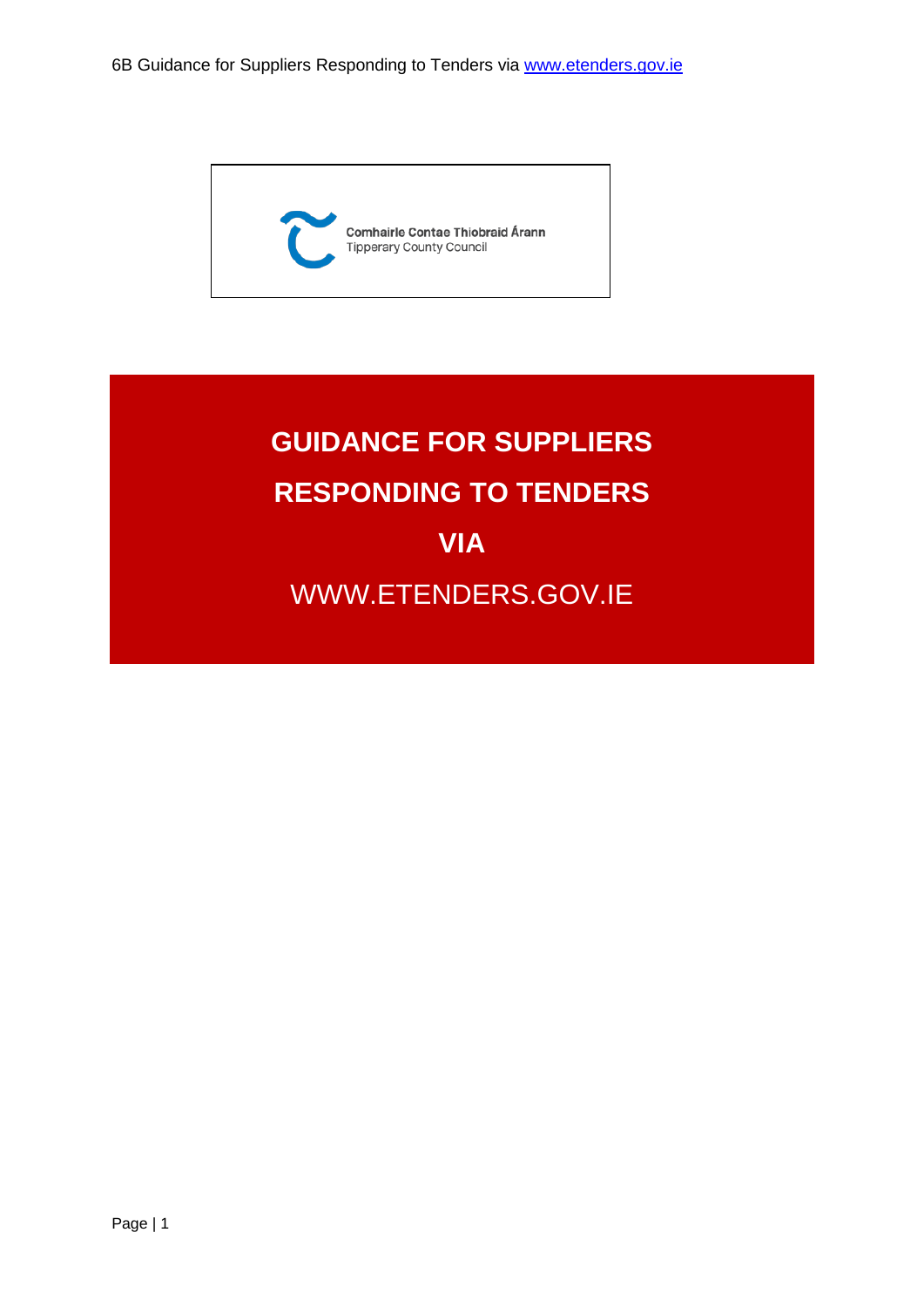6B Guidance for Suppliers Responding to Tenders via **www.etenders.gov.ie** 

## **Contents**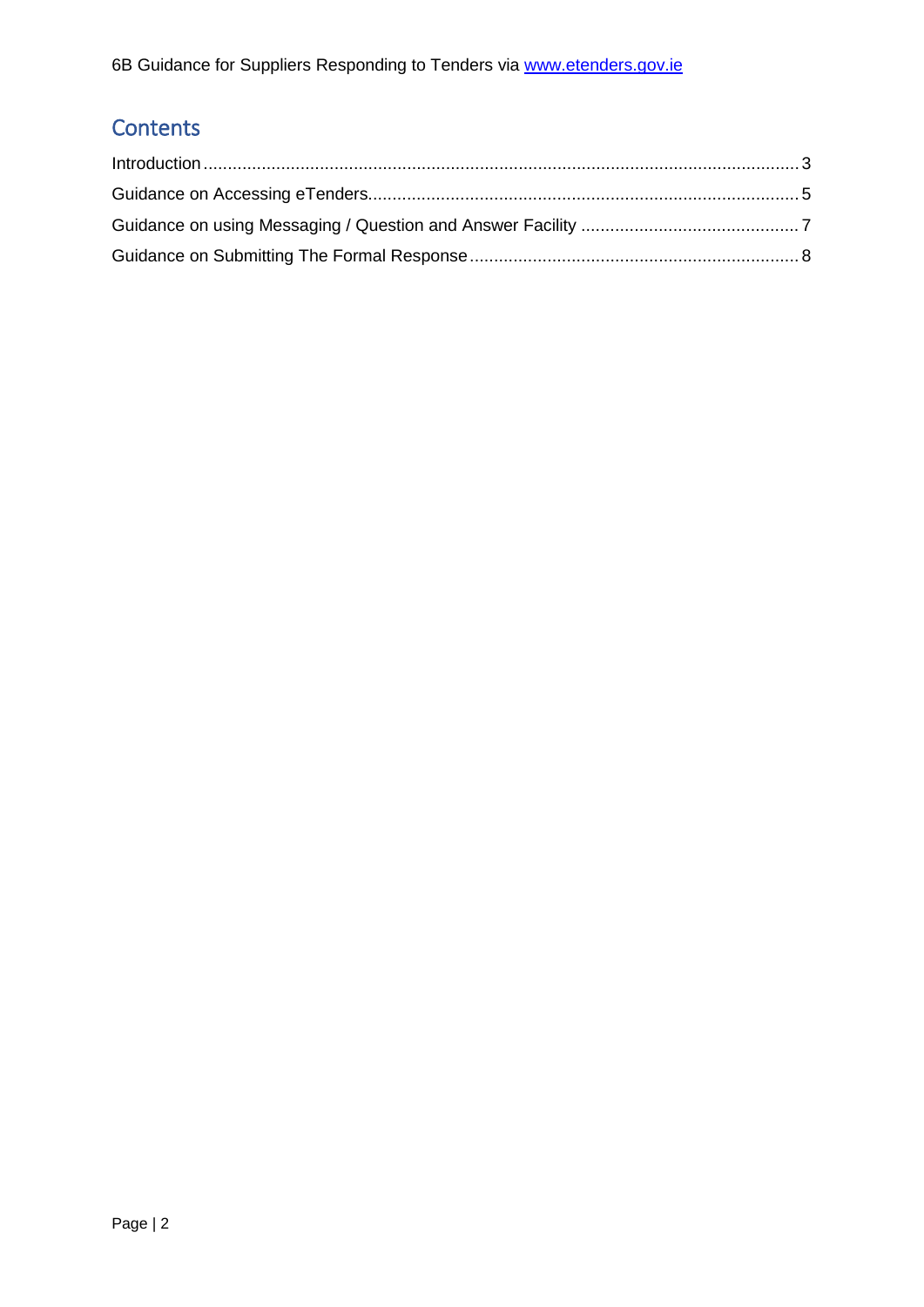#### <span id="page-2-0"></span>**Introduction**

Public Bodies, known as Contracting Authorities, operating in Ireland are subject to national and EU rules on the award of contracts for supplies, works and services.

They are obliged to publicly tender all requirements on the Irish Government website [www.etenders.gov.ie](http://www.etenders.gov.ie/) over certain thresholds, in addition to advertising in the Official Journal of the European Union (OJEU) for larger value contracts.

The etenders website is the national system operated in Ireland. It is a fully electronic confidential tool supporting the advertising and tender transactions for all Irish Public Bodies as well as those in receipt of public funding.

There are essentially 5 categories of procurement methods:

- Quotations where the Contracting Authority has discretion over who to invite to submit a quotation.
- National Tenders where the Contracting Authority must advertise its requirements on the Irish Government website [www.etenders.gov.ie](http://www.etenders.gov.ie/) and comply with strict rules and protocols on tendering.
- EU Tenders where the Contracting Authority must advertise its requirements in the European Journal in addition to [www.etenders.gov.ie.](http://www.etenders.gov.ie/) The notice will also appear on the OJEU making it accessible to all EU Member States in addition to other countries signatory to various EU trade deals such as the European Economic Area and the Government Procurement Agreement of the World Trade Organisation. The official OJEU website is [www.ted.europa.eu.](http://www.ted.europa.eu/) The rules of EU tendering are defined by EU legislation, namely Directive 2014/24/EU as transposed into Irish law by Statutory Instrument 284 of 2016.

In addition to the 3 methods outlined above, Contracting Authorities may also

- Award contracts via mini-competitions under Framework Agreements established by Central Purchasing Bodies such as the Office of Government Procurement or collaborative groups of organisations such as a number of Local Authorities operating together.
- They may also use framework agreements set up by their own organisations.

In the case of mini-competitions, these are not publicly visible, however the establishing framework would have been advertised on [www.etenders.gov.ie](http://www.etenders.gov.ie/) / OJEU.

The final method may involve the establishment of panels or Dynamic Purchasing Systems (DPS) – these are lists of qualified economic operators. They are constantly open for access for economic operators to apply. The establishment is subject to public advertising; however, the contracts being awarded under the Panels/DPSs are not.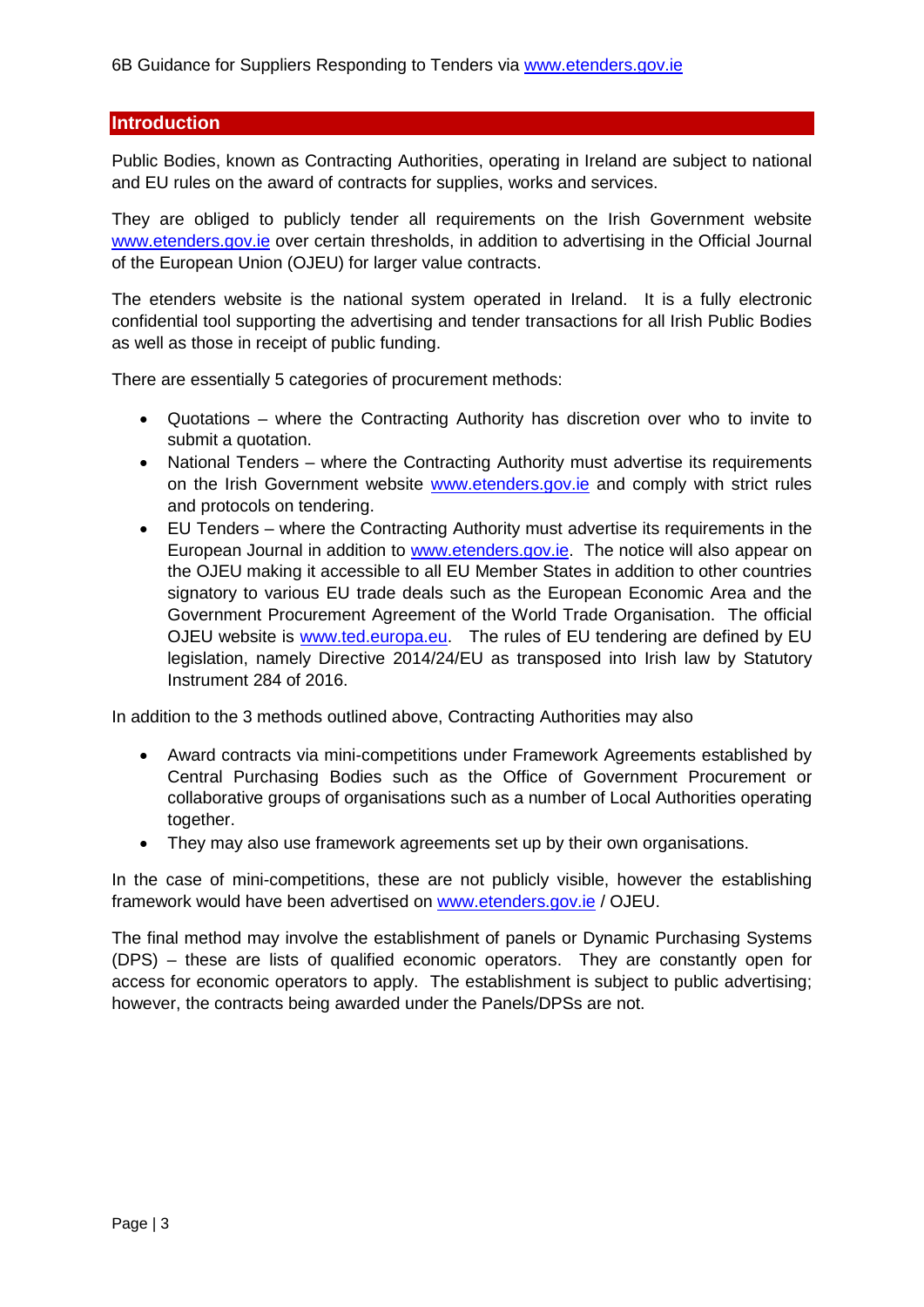| Mechanism                                                                      | <b>Supplies</b>             | <b>Services</b>             | <b>Works</b>                  |
|--------------------------------------------------------------------------------|-----------------------------|-----------------------------|-------------------------------|
| Quotations                                                                     | Less than $\epsilon$ 25,000 | Less than $\epsilon$ 25,000 | Less than $$0,000$            |
|                                                                                | (excl. VAT)                 | (excl. VAT)                 | (excl. VAT)                   |
| National Tenders -                                                             | Between €25,000             | Between €25,000             | Between €50,000               |
| <b>Central Government</b>                                                      | and €144,000                | and €144,000                | and €5,548,000                |
| National Tenders -                                                             | <b>Between</b>              | <b>Between</b>              | <b>Between</b>                |
| Local Authorities                                                              | €25,000                     | €25,000                     | €50,000                       |
| <b>Bodies Governed by</b>                                                      | and                         | and                         | and                           |
| <b>Public Law</b>                                                              | €221,000                    | €221,000                    | €5,548,000                    |
| <b>EU</b>                                                                      | Greater                     | than                        | Greater                       |
| <b>Tenders</b>                                                                 | than                        | Greater                     | than                          |
| <b>Central Government</b>                                                      | €144,000                    | €144,000                    | €5,548,000                    |
| <b>EU Tenders - Local</b><br>Authorities / Bodies<br>Governed by Public<br>Law | than<br>Greater<br>€221,000 | than<br>Greater<br>€221,000 | than<br>Greater<br>€5,548,000 |
| <b>EU Tenders</b><br><b>TITLE III Services*</b>                                | n/a                         | than<br>Greater<br>€750,000 | n/a                           |
| <b>EU</b>                                                                      | n/a                         | Greater                     | Greater                       |
| <b>Tenders</b>                                                                 |                             | than                        | than                          |
| Concessions**                                                                  |                             | €5,548,000                  | €5,548,000                    |

The thresholds and obligations can be summarized as follows:

\*Title III Services as defined in the Directives include training and education, social and related services, catering and hotel services, security services, etc.

\*\*Concession Contracts are contracts based upon two fundamental aspects – remuneration and risk. The remuneration is paid for by those using the service / work and the risk (being a significant element of the risk involved) must be taken by the concessionaire. A typical service concession is a bank ATM machine or a coffee shop at a public building/facility. A typical works concession is a toll road.

This Guidance Document aims to explain the process involved for economic operators responding to quotations, tenders or mini-competitions via the [www.etenders.gov.ie](http://www.etenders.gov.ie/) website.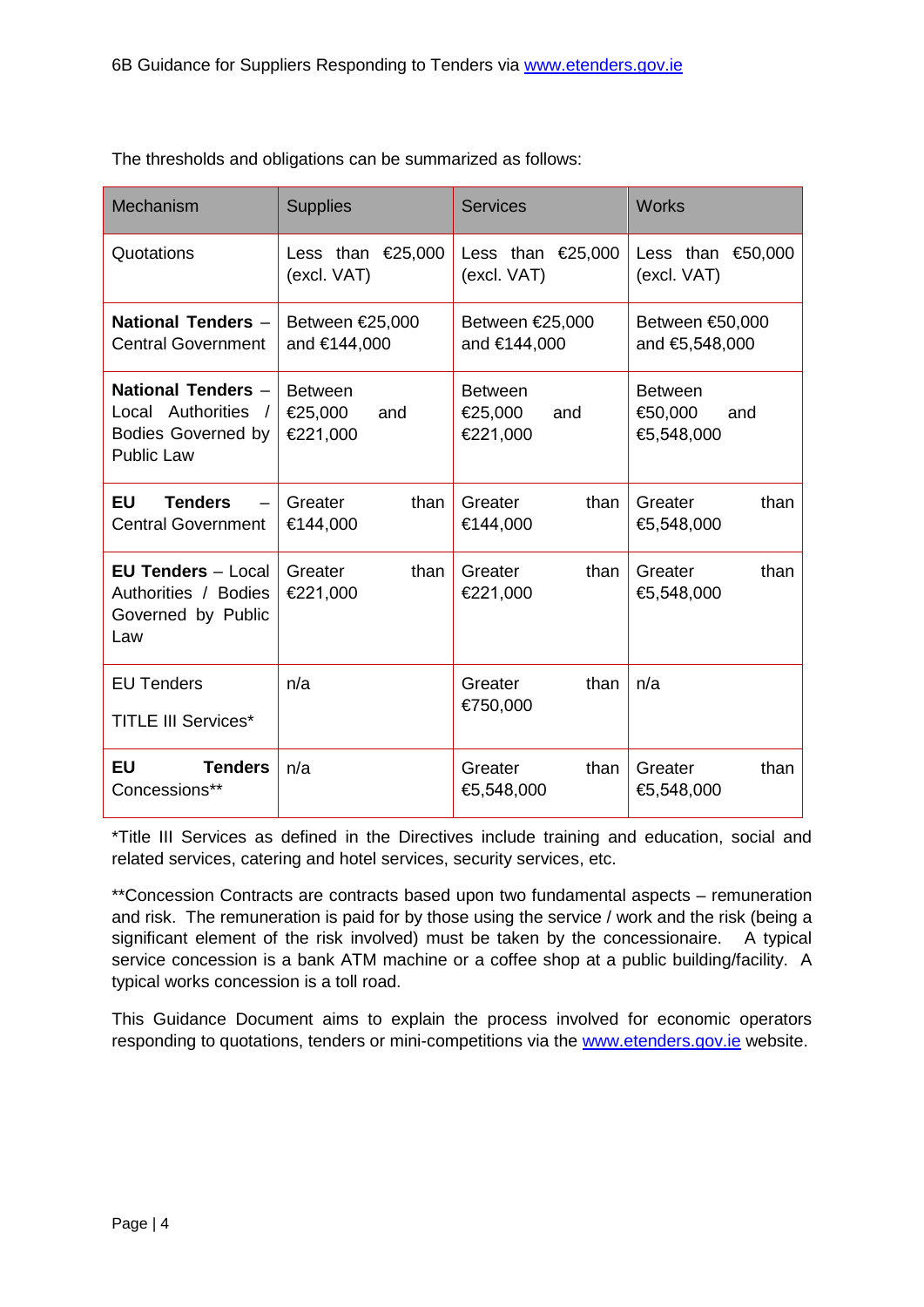#### <span id="page-4-0"></span>**Guidance on Accessing eTenders**

Log on to [www.etenders.gov.ie](http://www.etenders.gov.ie/)

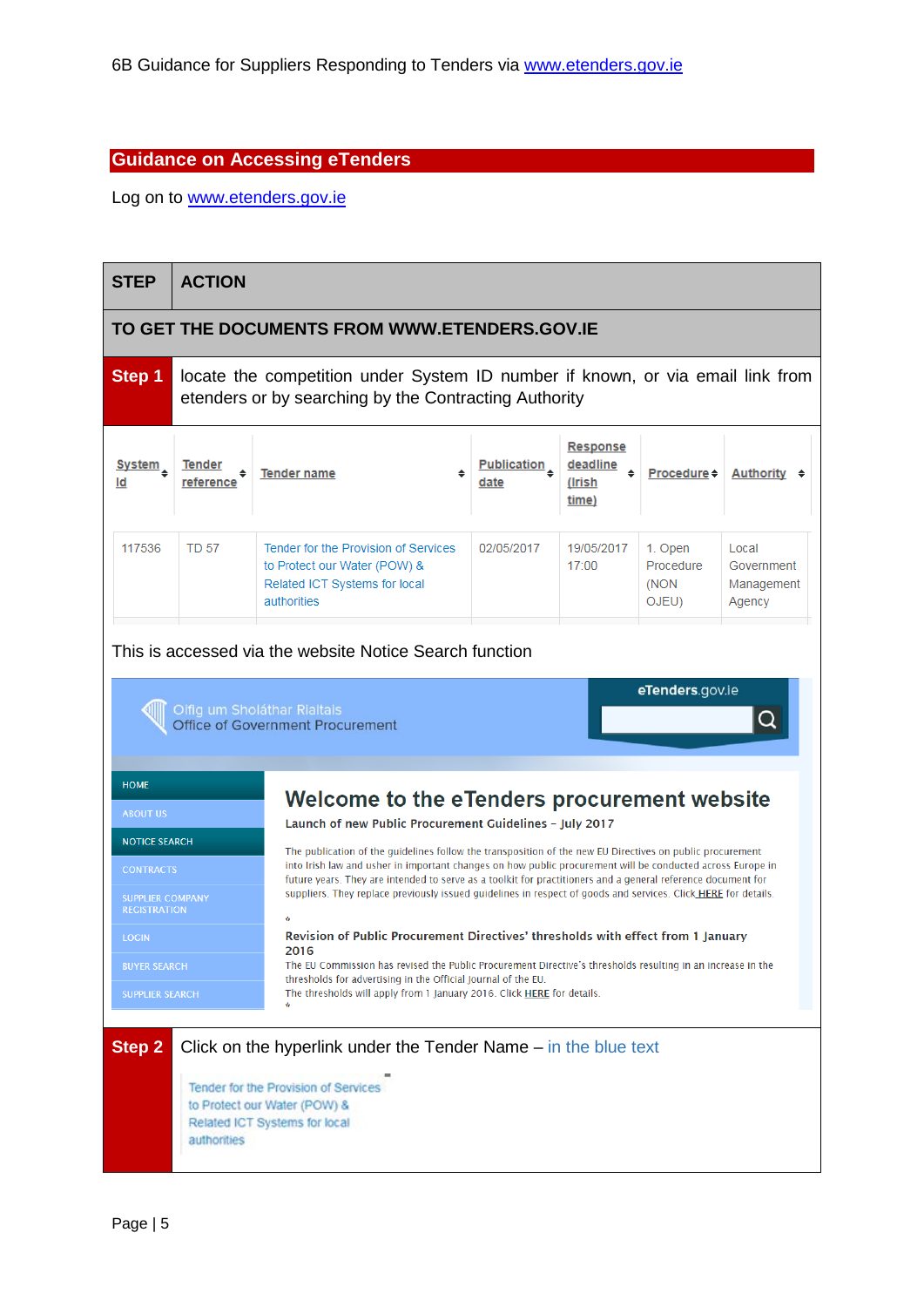| Step 3        | Log in<br>Check the<br>button on the top left                                                                        |  |  |
|---------------|----------------------------------------------------------------------------------------------------------------------|--|--|
| <b>Step 4</b> | Enter the username and password                                                                                      |  |  |
| Step 5        | Accept<br>Click the<br>button on the top left                                                                        |  |  |
| Step 6        | <b>Click on the Access Documents Section</b>                                                                         |  |  |
|               | <b>Messaging</b><br><b>Audit trail</b><br><b>Contracts</b><br><b>My Response</b>                                     |  |  |
|               | <b>RFT</b>                                                                                                           |  |  |
|               | $\textbf{III}$ View RFT $\blacktriangleright$ View invitation letter $\square$ Access documents & Assign user access |  |  |
| Step 7        | Download all the documents – read carefully and ensure you comply with rules for<br>tender submissions.              |  |  |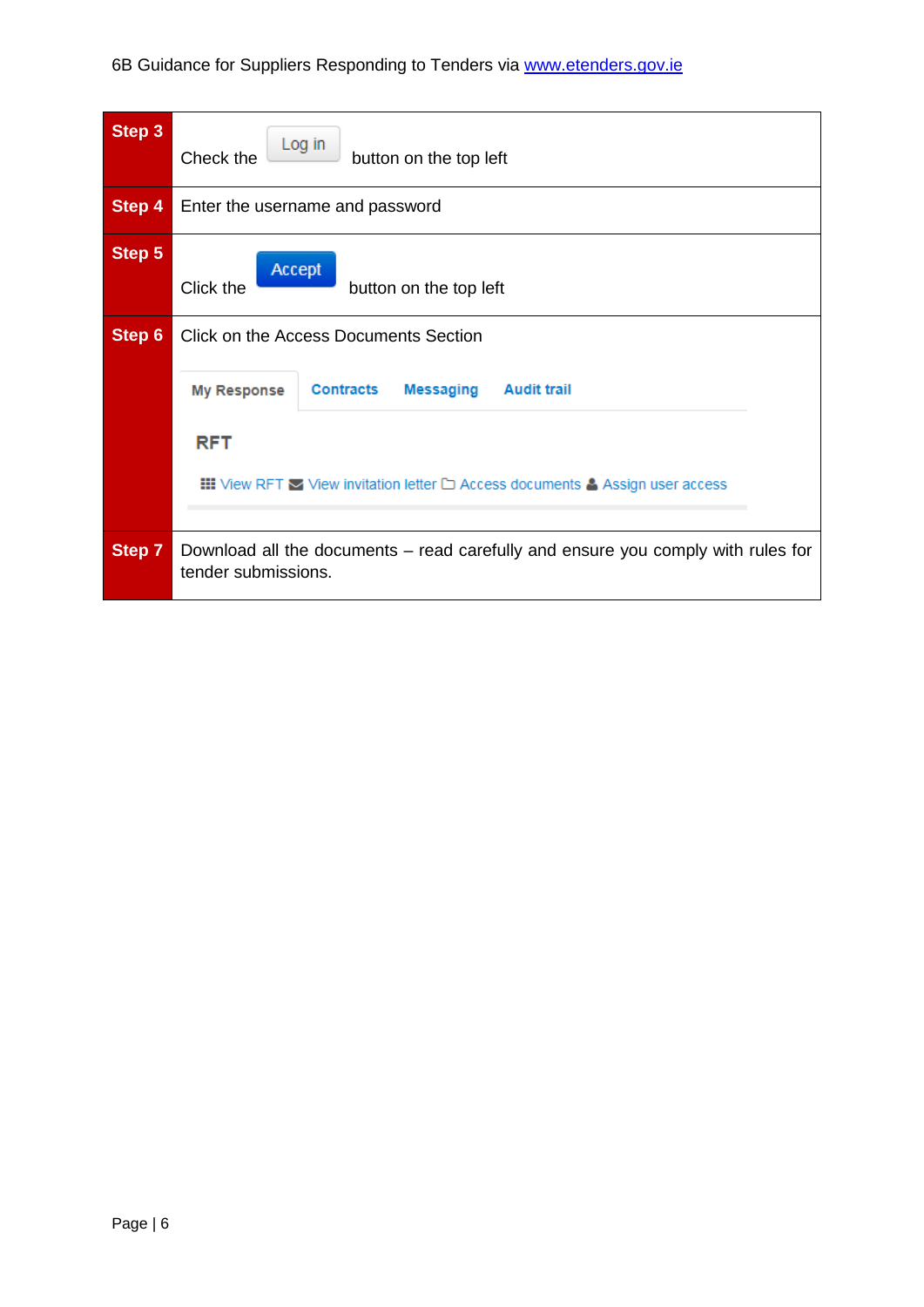## <span id="page-6-0"></span>**Guidance on using Messaging / Question and Answer Facility**

**Note #1:** Please note that in public tenders, where questions are asked by tenderers, the answers, anonymised are issued to all interested parties.

| <b>STEP</b>                             | <b>ACTION</b>                                                                                                                                                                                            |  |  |  |  |
|-----------------------------------------|----------------------------------------------------------------------------------------------------------------------------------------------------------------------------------------------------------|--|--|--|--|
| TO ASK QUESTIONS ON WWW.ETENDERS.GOV.IE |                                                                                                                                                                                                          |  |  |  |  |
| Step 1                                  | Click on the Messaging Tab                                                                                                                                                                               |  |  |  |  |
|                                         | Contracts<br><b>Messaging</b><br><b>Audit trail</b><br><b>My Response</b><br><b>RFT</b><br><b>III</b> View RFT $\blacktriangleright$ View invitation letter $\Box$ Access documents & Assign user access |  |  |  |  |
| <b>Step 2</b>                           | New message<br>Click on the New Message button                                                                                                                                                           |  |  |  |  |
| Step 3                                  | Complete the message including subject, content and press Send.                                                                                                                                          |  |  |  |  |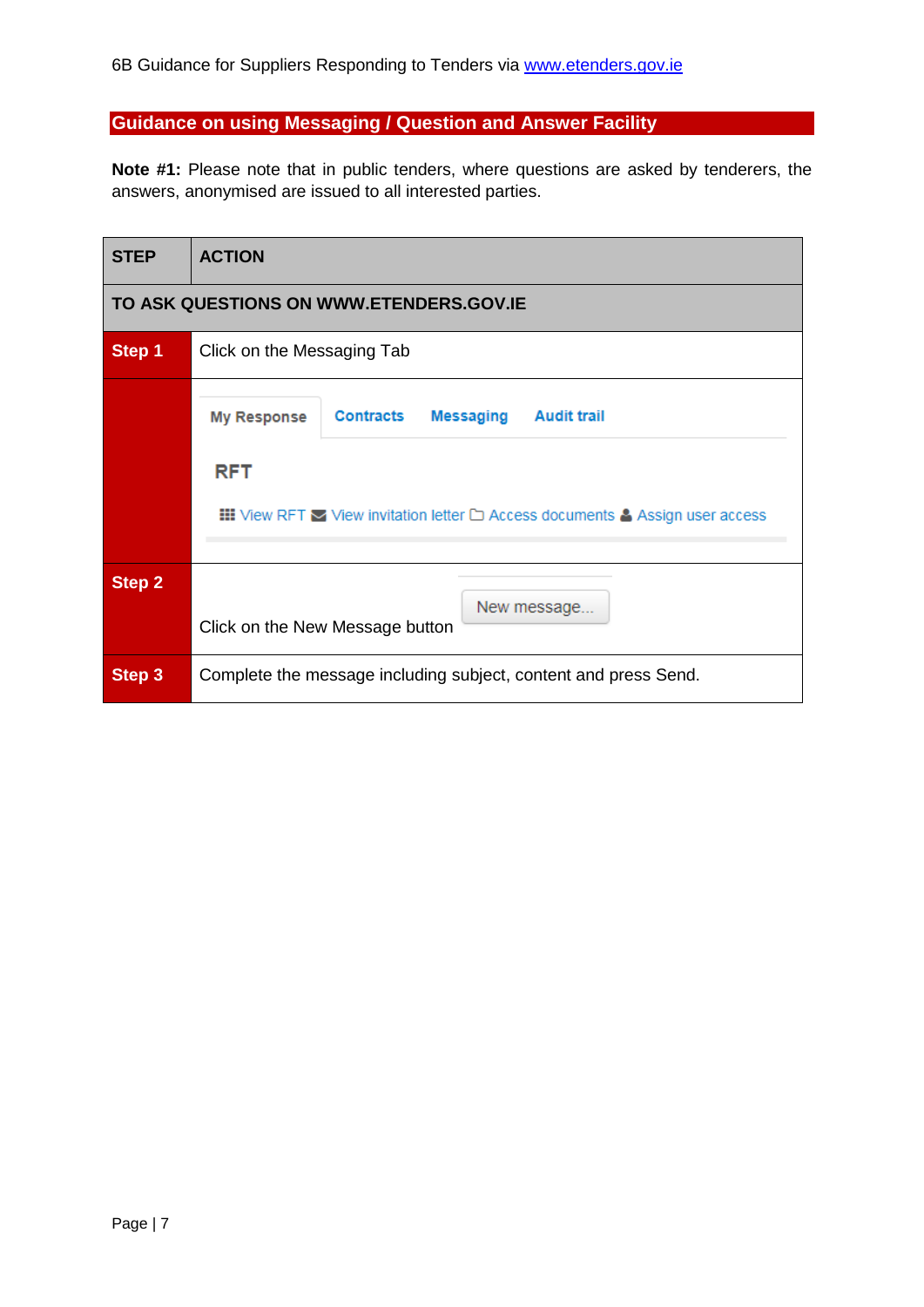### <span id="page-7-0"></span>**Guidance on Submitting the Formal Response**

| STEP                                               | <b>ACTION</b>                                                                                                                                                                                                                                                                                                                                                |  |  |  |
|----------------------------------------------------|--------------------------------------------------------------------------------------------------------------------------------------------------------------------------------------------------------------------------------------------------------------------------------------------------------------------------------------------------------------|--|--|--|
| TO SUBMIT A TENDER RESPONSE ON WWW.ETENDERS.GOV.IE |                                                                                                                                                                                                                                                                                                                                                              |  |  |  |
| Step 1                                             | <b>LOGIN</b>                                                                                                                                                                                                                                                                                                                                                 |  |  |  |
| Step 2                                             | On the HOME screen under My Request for Tenders, click on the Tender<br>Competition using the blue hyperlinked text.                                                                                                                                                                                                                                         |  |  |  |
| Step 3                                             | Step 3 Go to the My Response Section and respond to the sections as<br>follows:                                                                                                                                                                                                                                                                              |  |  |  |
| Step 4                                             | My Response<br>If it asks for Additional Response Documents - just upload the response<br>they are properly<br>named under<br>the<br><b>Attach</b><br>documents ensuring<br><b>Documents button.</b><br>Attach documents<br>Make sure the documents are:<br>Named with easily identifiable titles including organisation name;<br>Indexed;<br>Page numbered; |  |  |  |
| Step 5                                             | The Percent Complete will turn green when documents are uploaded.                                                                                                                                                                                                                                                                                            |  |  |  |
| Step 6                                             | When you are ready to submit, press the blue Submit response button:<br><b>Response not submitted</b><br>Submit response                                                                                                                                                                                                                                     |  |  |  |
| Step 7                                             | A request is made for the username and password again $-$ this must be<br>completed to fulfil the submission obligation.                                                                                                                                                                                                                                     |  |  |  |

**Note #1:** Please note that once uploaded it is possible to cancel the submission and reupload if required, once the closing date and time has not passed.

**Note #2:** The maximum file size is 2.14Gb. There is no limit on the number of documents which can be uploaded in a tender response, unless limited by the instructions from the buyers.